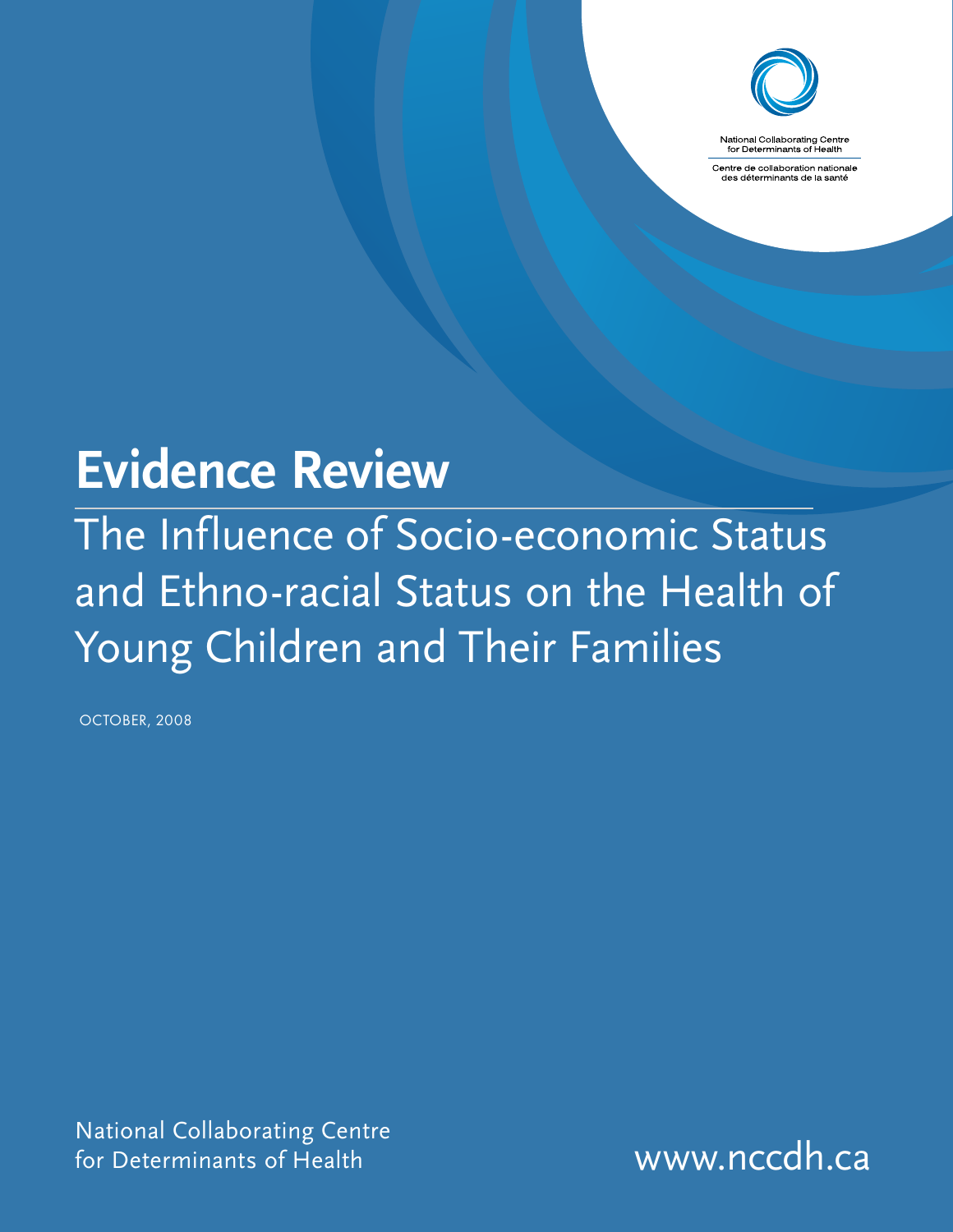The National Collaborating Centre for Determinants of Health (NCCDH) focuses on the social and economic factors that influence the health of Canadians, engaging public health practitioners, policy makers and researchers to improve policy and public health practice decisions to contribute to social justice and health for all.

### Contact Information

*National Collaborating Centre for Determinants of Health (NCCDH)* St. Francis Xavier University Antigonish, NS B2G 2W5 [nccdh@stfx.ca](mailto:nccdh@stfx.ca) tel: (902) 867-5406 fax: (902) 867-6130 www.nccdh.ca

This material is made possible through a contribution agreement from the Public Health Agency of Canada. The views expressed herein do not necessarily represent the views of the Public Healh Agency of Canada.

*Evidence Review*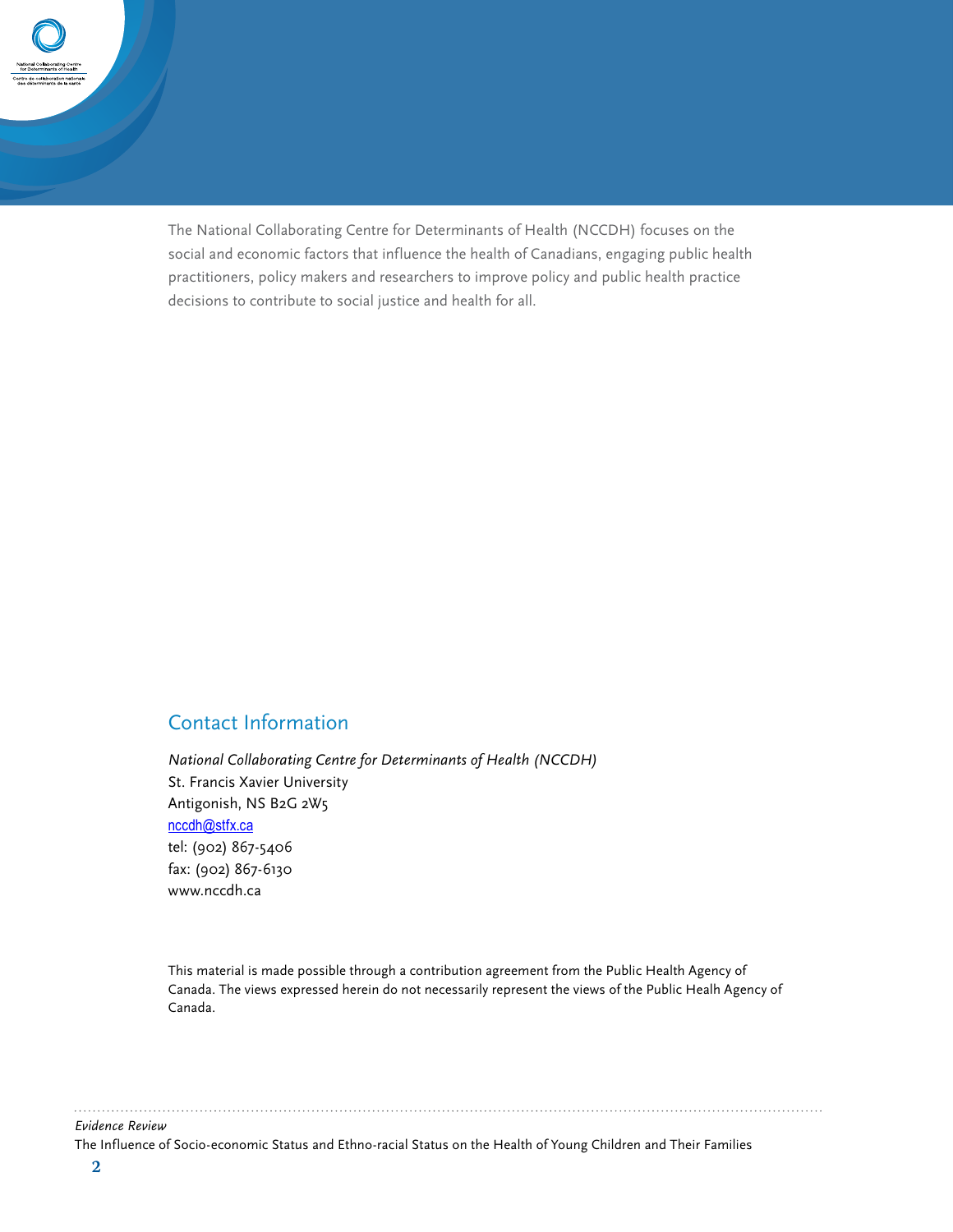

<span id="page-2-0"></span>The Influence of Socio-economic Status and Ethno-racial Status on the Health of Young Children and Their Families

The purpose of this evidence review is to improve understanding of the ways in which social determinants of health influence child and family health, and the implications this holds for public health policy and practice. This review identifies significant child and family health outcomes that are strongly influenced by socio-economic status (SES) and ethno-racial status (ERS), and points to gaps in the research. It is largely focused on issues affecting children aged six years and under.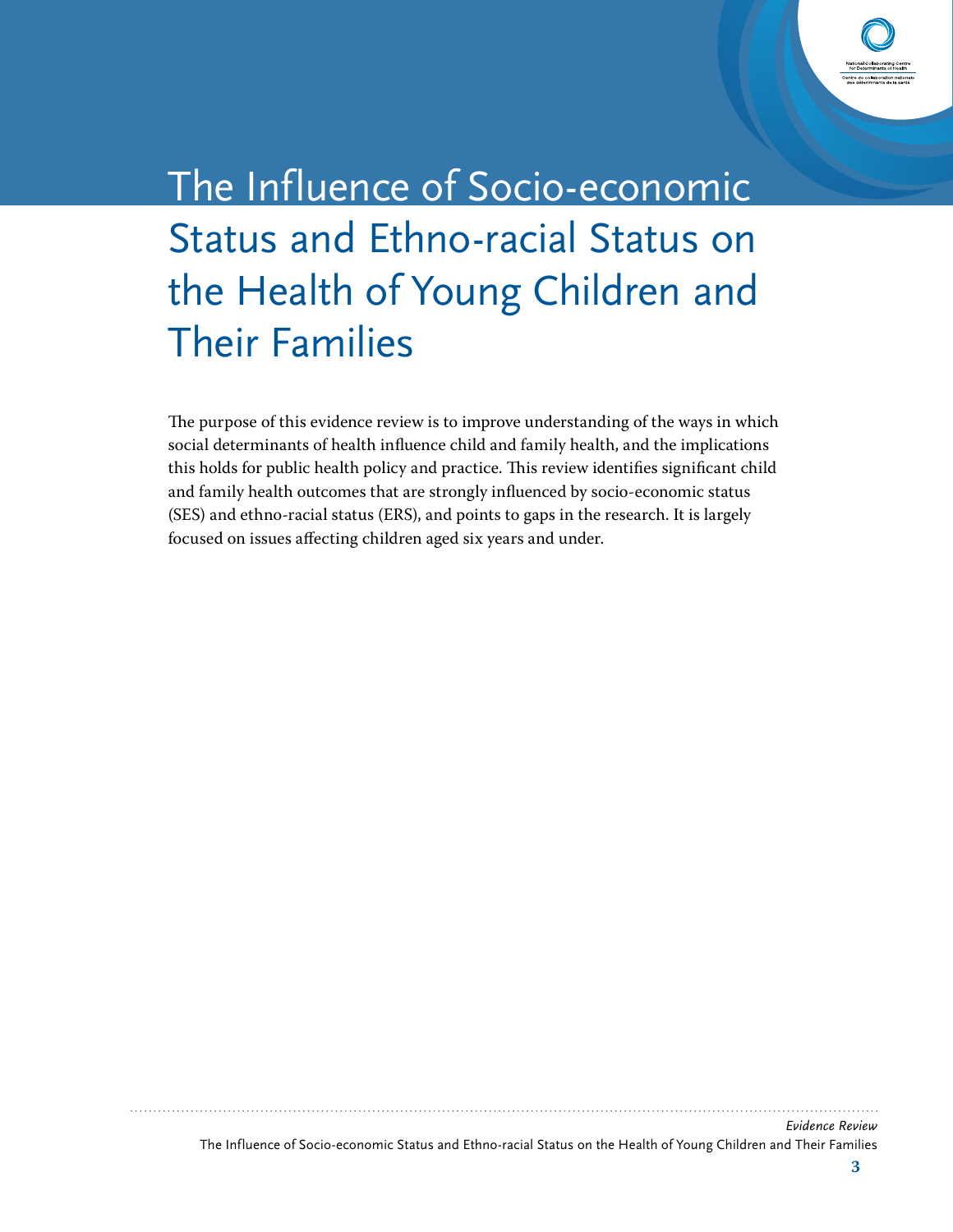

*Evidence Review*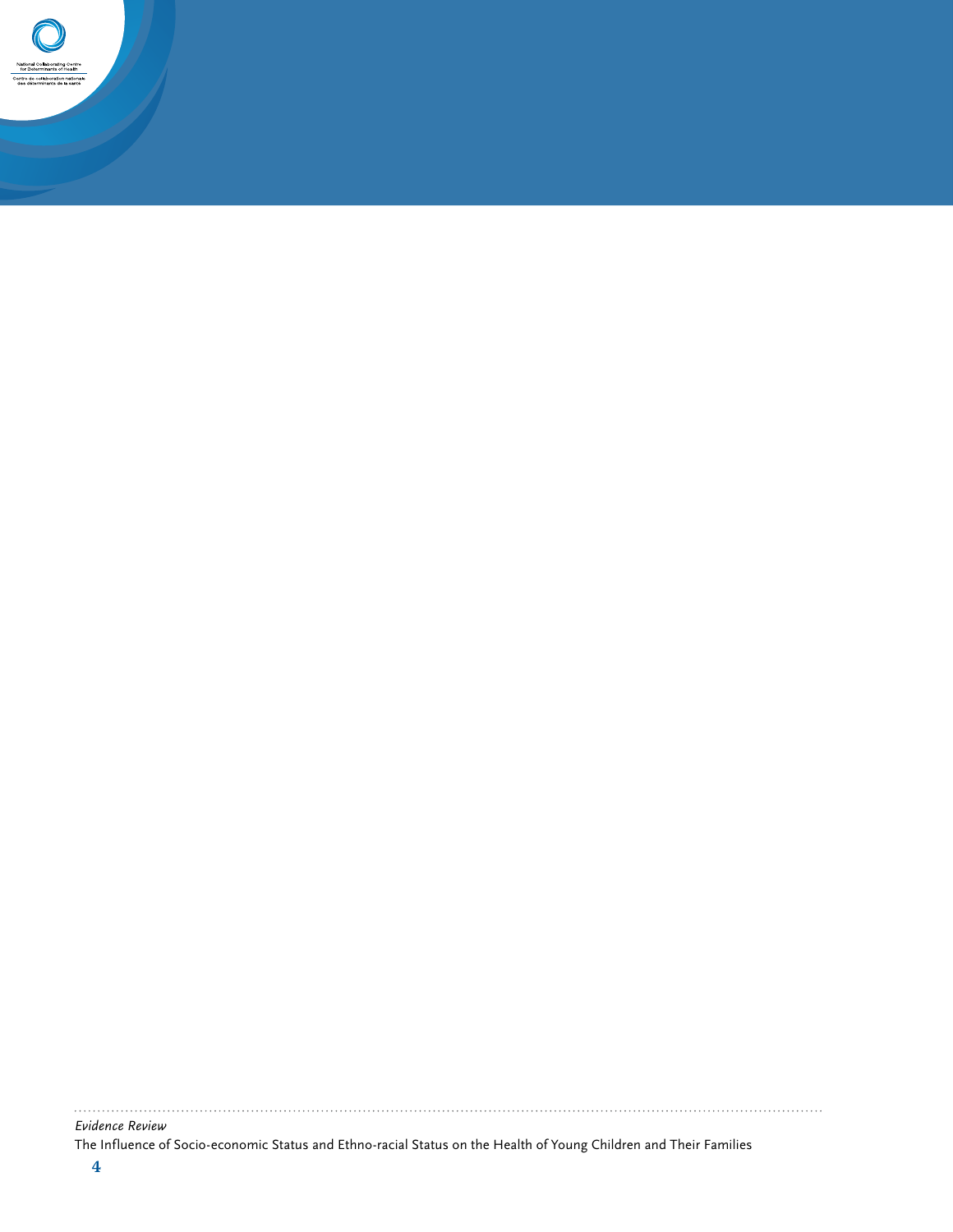

## Table of Contents

. . . . . . . . . . . . . .

| The Influence of Socio-economic Status and Ethno-racial Status on the Health of Young Chil- |
|---------------------------------------------------------------------------------------------|
|                                                                                             |
|                                                                                             |
|                                                                                             |
|                                                                                             |
|                                                                                             |
|                                                                                             |
|                                                                                             |
|                                                                                             |
|                                                                                             |
|                                                                                             |
|                                                                                             |

 $\ldots$  . . . .

. . . . . . . . . . .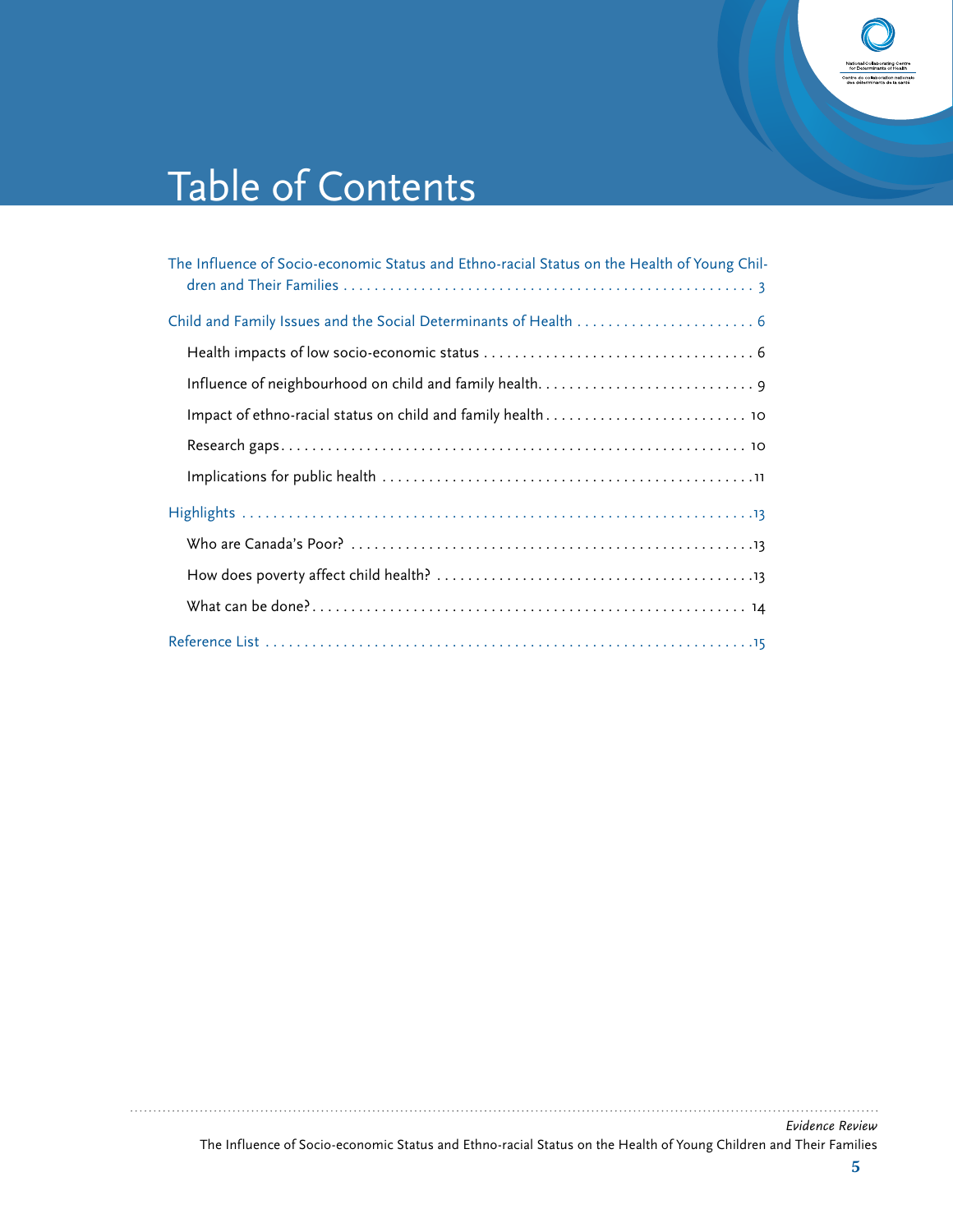## <span id="page-5-0"></span>Child and Family Issues and the Social Determinants of Health

The first six years of life mark a time of enormous growth and development in physical, cognitive, emotional, social, and communication skills and abilities.<sup>1</sup> The effects of early experiences on children's health and development can last a lifetime.<sup>2</sup>

There is a clear link between the health of young children and the wealth of their households and neighbourhoods. Beyond income, socio-economic status takes into account occupation, education, prestige, privilege, and power. Using Statistics Canada's low income cut-off (LICO), 788,000 children (11.7% of all children) were living in low-income families in 2005.<sup>3,1</sup>

## Health impacts of low socio-economic status

Early child development – including physical, social/emotional, and language/cognitive development – is critical to the child's lifecourse.<sup>4</sup> The wide-ranging impacts of low-income and low socio-economic status include poor physical health; increased number of emotional and behavioural issues; compromised school readiness and cognitive outcomes; low birth weight; and obesity. Low neighbourhood income also has an impact on health, behaviour and injuries among children. Ethno-racial status has been linked to the social determinants of health, particularly low income.

The effects of early experiences on children's health and development can last a lifetime.

#### **Physical health**

While the link between child health and poverty is clear, the strength of association is still under discussion and can be very sensitive to the type of poverty measure used.<sup>5</sup> Based on measures of functional health (a combination of vision, hearing, speech,

*Evidence Review*

<sup>1</sup> Statistics Canada's low income cut-offs (LICOs) convey the income level at which a family may be in "straitened circumstances" because it has to spend significantly more of its income on the basics (food, shelter and clothing) than does the average family.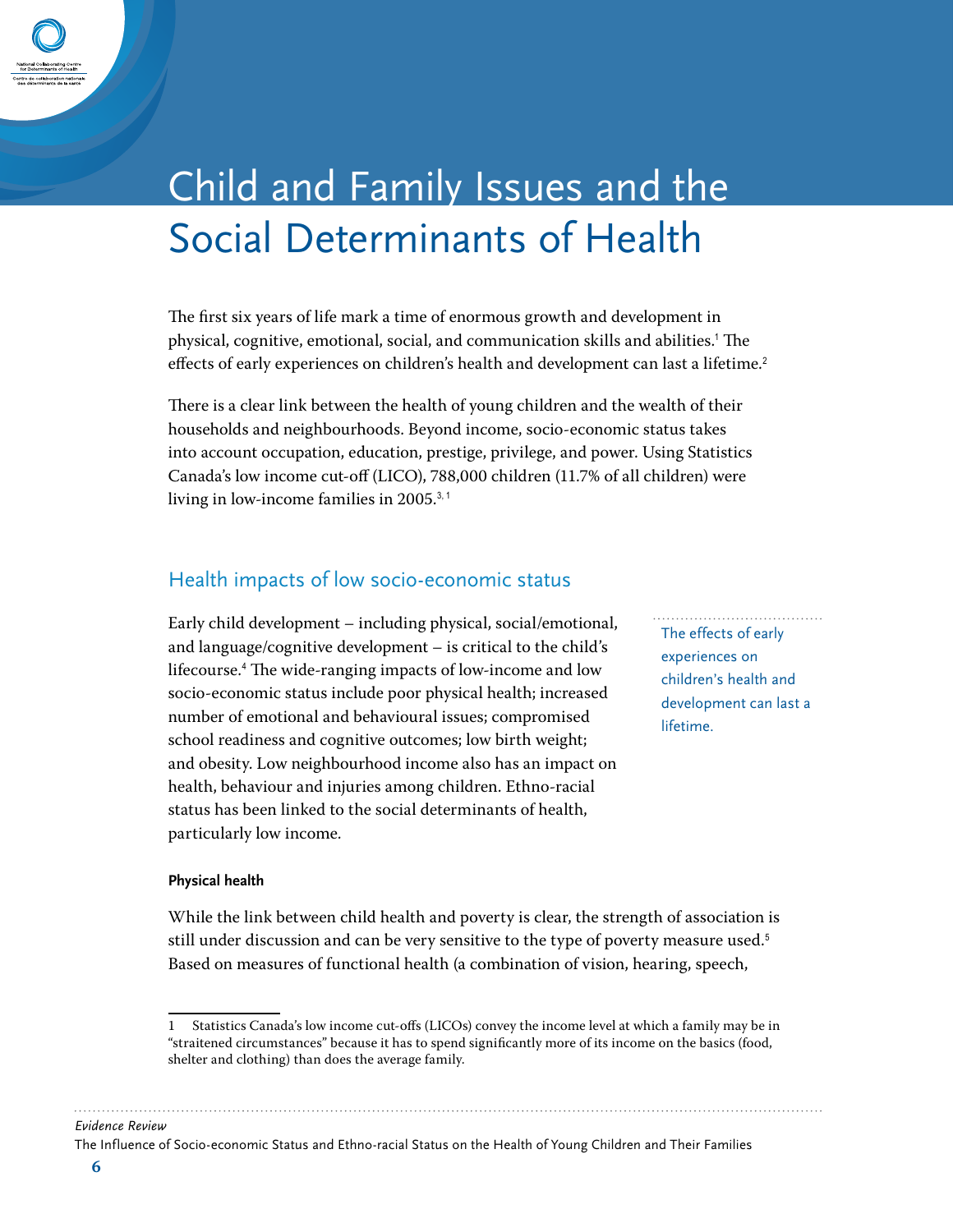

mobility, dexterity, cognition, emotion, pain, and discomfort), children living in poverty have, on average, worse health outcomes than other children.<sup>6</sup>

Looking at infant mortality rates – a common measure of child health – Canada's overall rate is comparatively low, with about one-half of one percent of infants failing to survive their first year (5.5 of 1000 births). However, infants born into low-income neighbourhoods are at greater risk of dying. A 1996 study found that 6.5 of 1000 infants died in the poorest fifth of Canadian urban neighbourhoods while 3.9 infants per 1000 died in the richest fifth of neighbourhoods.**<sup>7</sup>**

#### **Emotional and behavioural outcomes**

Children of lower-income households are reported to experience more emotional and behavioural challenges than those of higher-income groups including aggression, anti-social behaviour, conduct problems, hyperactivity, and inattention.<sup>6,8</sup> However, research shows that individual and family characteristics have much more of an impact on children's behaviour than neighbourhoods.8 More research is required to determine the contribution of SES to emotional and behavioural issues.

#### **School readiness and learning**

A variety of indicators of school readiness show that children living in low-income households are generally less prepared for learning when they begin school.<sup>9,10</sup> They are also more likely to experience poorer educational outcomes including repeating grades, disengaging from school, and dropping out before completing high school.<sup>10,11,12</sup> This may result from the fact that children who are less emotionally ready for school are more likely to do poorly and to act out leading to anti-social behaviour and a negative school experience.

Lower-quality schooling and school environments are correlated with high rates of neighbourhood poverty.<sup>13</sup> This may also exacerbate the difficulties low-income children experience and have an impact on their ability to complete high school. Research shows that the effect of child poverty on academic achievement can also influence adult poverty. $2,13$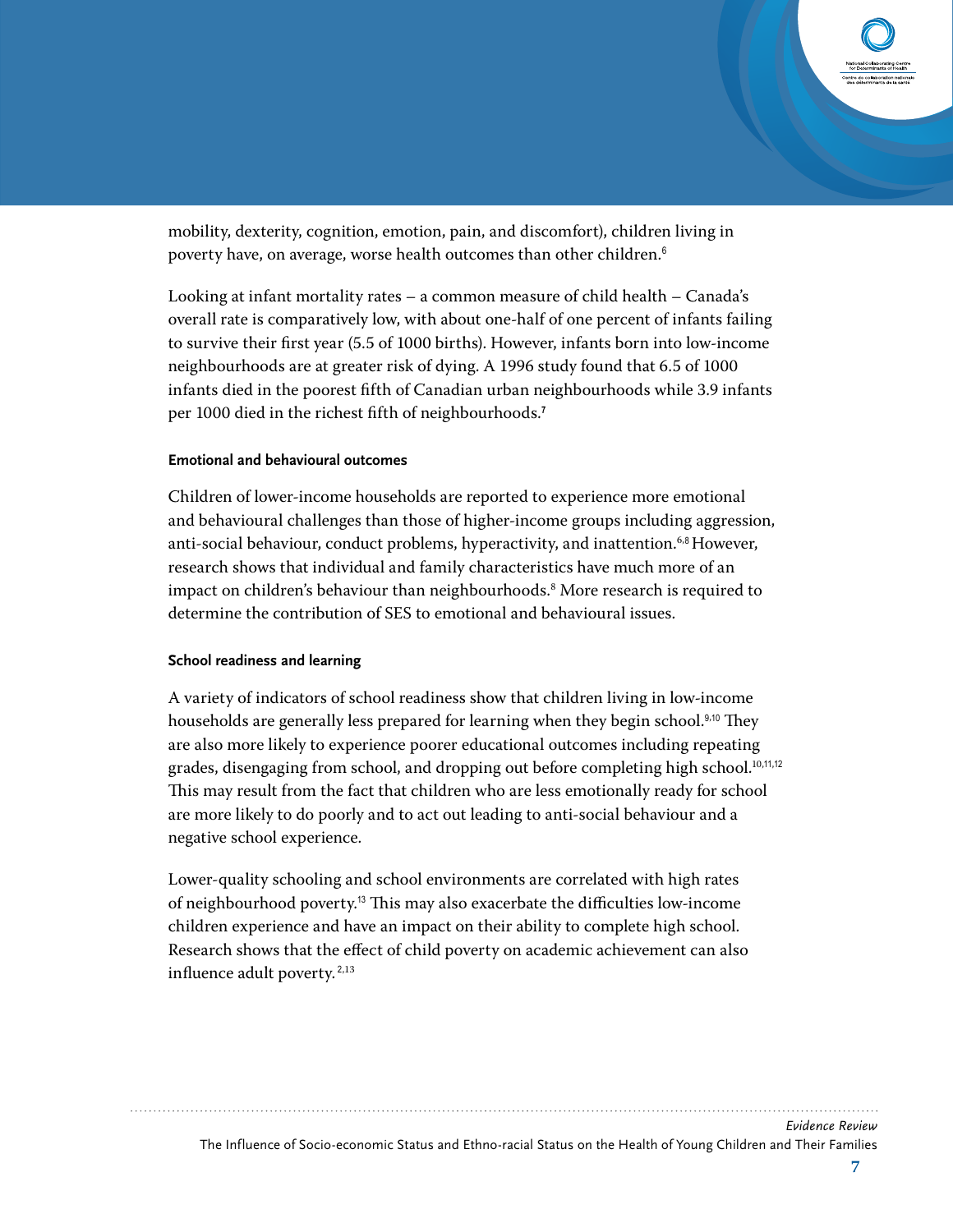#### **Low birth weight**

Low birth weight (LBW) babies (those born weighing less than 2,500 grams) typically have higher rates of mortality and illness, lower rates of growth, and more developmental problems and health-related limitations in life.<sup>14</sup> There is a strong relationship between income level of the mother and the baby's birth weight.<sup>15</sup>,<sup>16</sup> In

The wide-ranging impacts of low income and low socio-economic status include poor physical health, increased number of emotional and behavioural issues, compromised school readiness and cognitive outcomes, low birth weight and obesity.

1996, the LBW rate was 40% higher in Canada's lowest-income urban neighbourhoods (7%) than in the highest-income urban neighbourhoods (4.9%).7,14 Research in Manitoba found that low-income mothers were 20% more likely to give birth to a low-weight baby than high-income women  $(5.3\% \text{ vs. } 4.4\%).$ <sup>17</sup> U.S. research has found that babies in low SES families have higher rates of asphyxia, birth defects, disabilities, fetal alcohol spectrum disorder, and AIDS compared to other children.<sup>18</sup>

Maternal education also influences low birth weight and aspects of infant health although the exact relationship is unclear.<sup>19</sup> A Quebec study found that infants in low-income households were more likely to be admitted to hospital in the first five months of life and were more likely than other infants to have less than excellent health (as reported by mothers) even controlling for maternal education.<sup>20</sup>

#### **Obesity**

Obesity rates are higher in Canada among children from low-income households. An analysis from the National Longitudinal Survey of Children and Youth (NLSCY) found that in 1998/99, one-quarter of children aged 2-11 living in families with incomes below the low income cut-off (LICO) were obese compared to 16% of children in families above the LICO. The proportion of overweight and obese children decreased as family income increased.<sup>21</sup> There are also more overweight children in low-SES neighbourhoods in Canada.<sup>22</sup> Research suggests that characteristics such as access to safe play areas directly influence the odds of being overweight.

The long-term impacts of obesity can influence a child's development and functioning, and self-esteem. Poor body image and social marginalization may impact healthy functioning for children.

*Evidence Review*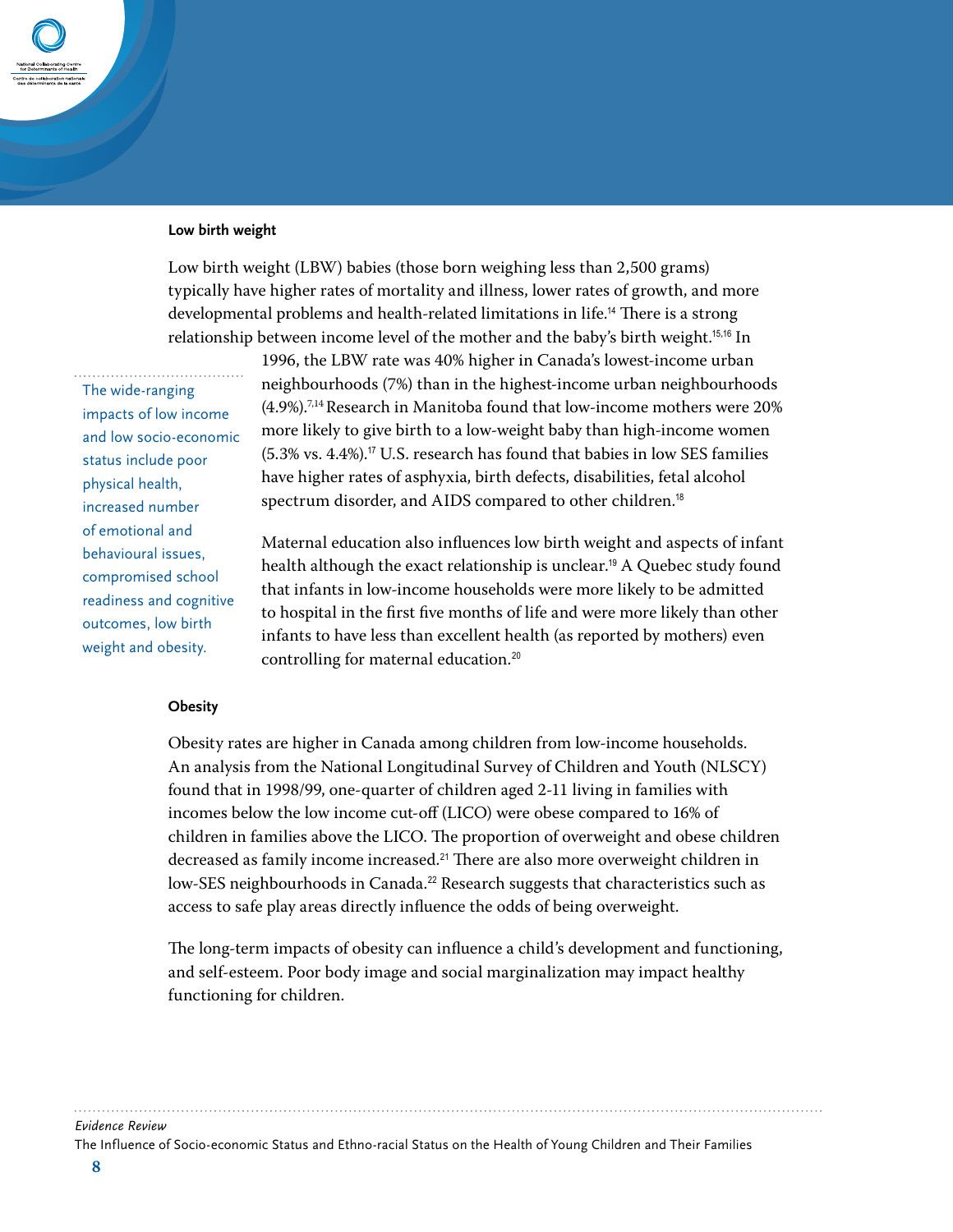## <span id="page-8-0"></span>Influence of neighbourhood on child and family health

While relatively little research exists on the influence of neighbourhood income on child health, data show that children in lower-income neighbourhoods have worse health outcomes in a variety of areas, on average, than children living in affluent neighbourhoods. For younger children, it appears that individual and family characteristics have a stronger influence on health and behaviour problems than neighbourhood characteristics.8

Young children living in lower-income neighbourhoods are prone to poorer cognitive abilities, motor and social development,<sup>23</sup> and increased behavioural issues<sup>8, 21, 24</sup> They also tend to be less prepared for school. A Vancouver study found that 38% of kindergarten children living in the lowest-income areas showed low levels of learning readiness compared to 6% of children in the highest-income neighbourhoods.<sup>25</sup>

Higher rates of both fatal and non-fatal injuries are another risk for children of lower SES.<sup>26,27</sup> Data are sparse due to the lack of studies on non-fatal injuries at the population level and the fact that reporting of injuries is often dependent on whether

medical care is obtained. However, one study found a consistent relationship between poverty and injury. The youngest children (0-4 years) living in impoverished areas were 23% more likely to experience a non-fatal injury relative to their more affluent neighbours.<sup>28</sup> Among slightly older children (5-14 years), neighbourhood factors appear to influence child injury risk independent of individual and household factors.<sup>29</sup>

High rates of injuries can, in part, be explained by the quality of housing;<sup>30</sup> fewer safe play areas, such as parks and fenced-in yards; and proximity to high-traffic and/or industrial areas<sup>26</sup> in economically disadvantaged areas.

Young children living in lower-income neighbourhoods are prone to poorer cognitive abilities, motor and social development and increased behavioural issues.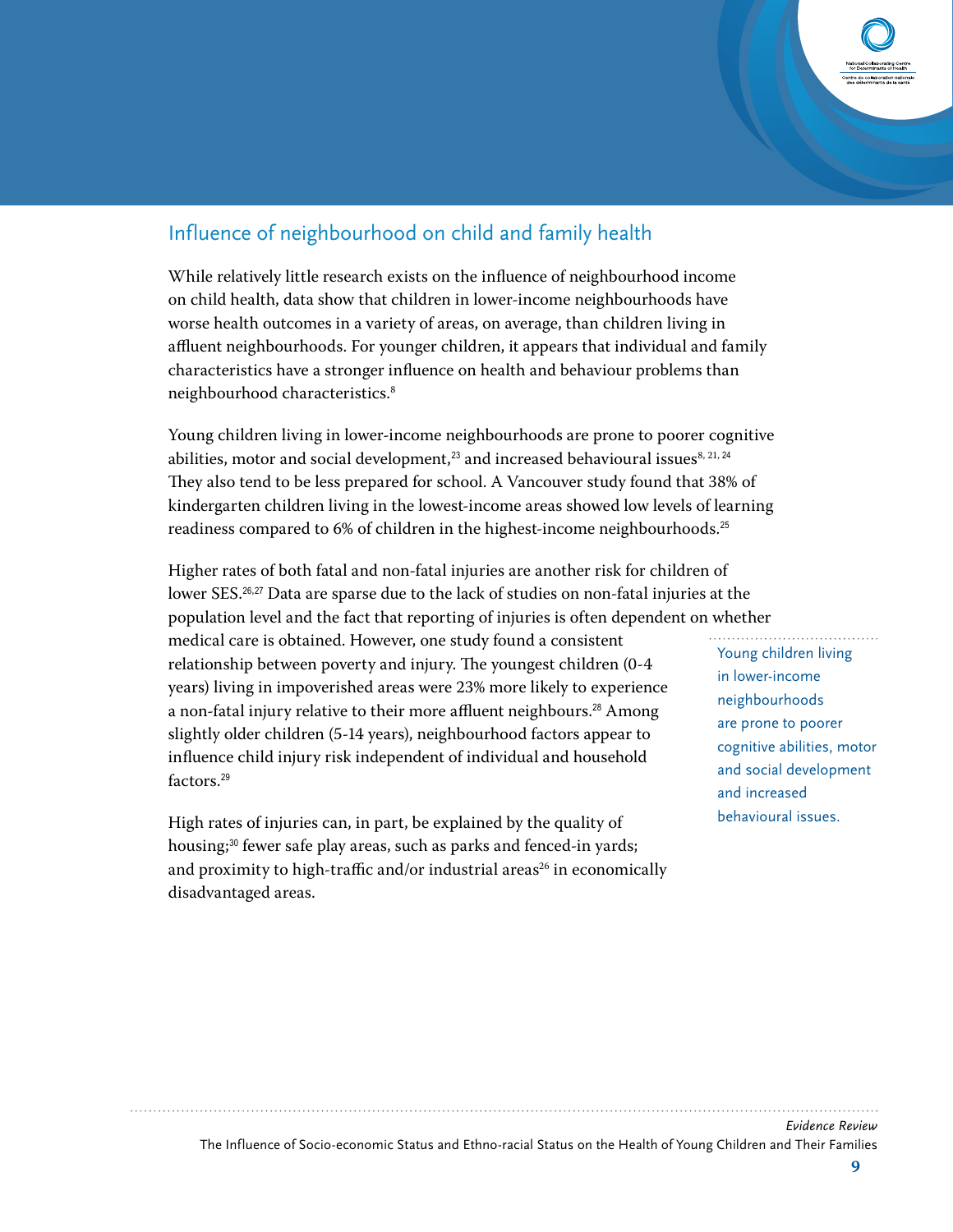## <span id="page-9-0"></span>Impact of ethno-racial status on child and family health

Recent immigration trends have increased the percentage of visible minorities in Canada.<sup>2</sup> For example, 13.4% of the Canadian population, mainly clustered in large urban areas, is composed of visible minorities.<sup>31</sup> The percentage of citizens who identify as a visible minority rose from just under 14% to 37% between 1981 and 2001.29

In Canada, there is a well-established link between income and race and ethnicity. In 2000, 76% of Toronto children under the age of five who lived in low-income households were visible minorities.**<sup>32</sup>** New Canadians and those who are members of

Despite the importance of healthy development, including the basic physical, cognitive, emotional, social, and communication skills developed in the first six years of life, most health research continues to focus on death, disease and disability outcomes.

socially disadvantaged racial and/or ethnic groups may be more likely to be poor because of a combination of social factors that influence employment. These include a lack of recognition of international credentials and work experience, and discrimination.**<sup>33</sup>** For example, recent Canadian research found higher levels of low-birth weight, poor child health status (as reported by a parent) and less access to healthcare services and other social supports among immigrant populations.<sup>30</sup>

Infant mortality rates among some Aboriginals are higher than the Canadian average. For example, a conservative estimate puts the rate at 7.0 deaths per 1,000 live births among First Nations people living on reserve and 16.0 deaths per 1,000 live births in Nunavut, where most of the population is Inuit.**<sup>34</sup>**

### Research gaps

While it is clear that children growing up in poverty have worse physical health and more developmental problems than other children, research has not yet specifically established how poverty in early childhood influences health. Also, not all influences are severe or long lasting. Knowledge of the connections between SES and health must be clarified through further research.

<sup>2</sup> Visible minorities are defined by the *Canadian Employment Equity Act* as "persons, other than Aboriginals, who are non-Caucasian in race or non-white in colour."

*Evidence Review*

The Influence of Socio-economic Status and Ethno-racial Status on the Health of Young Children and Their Families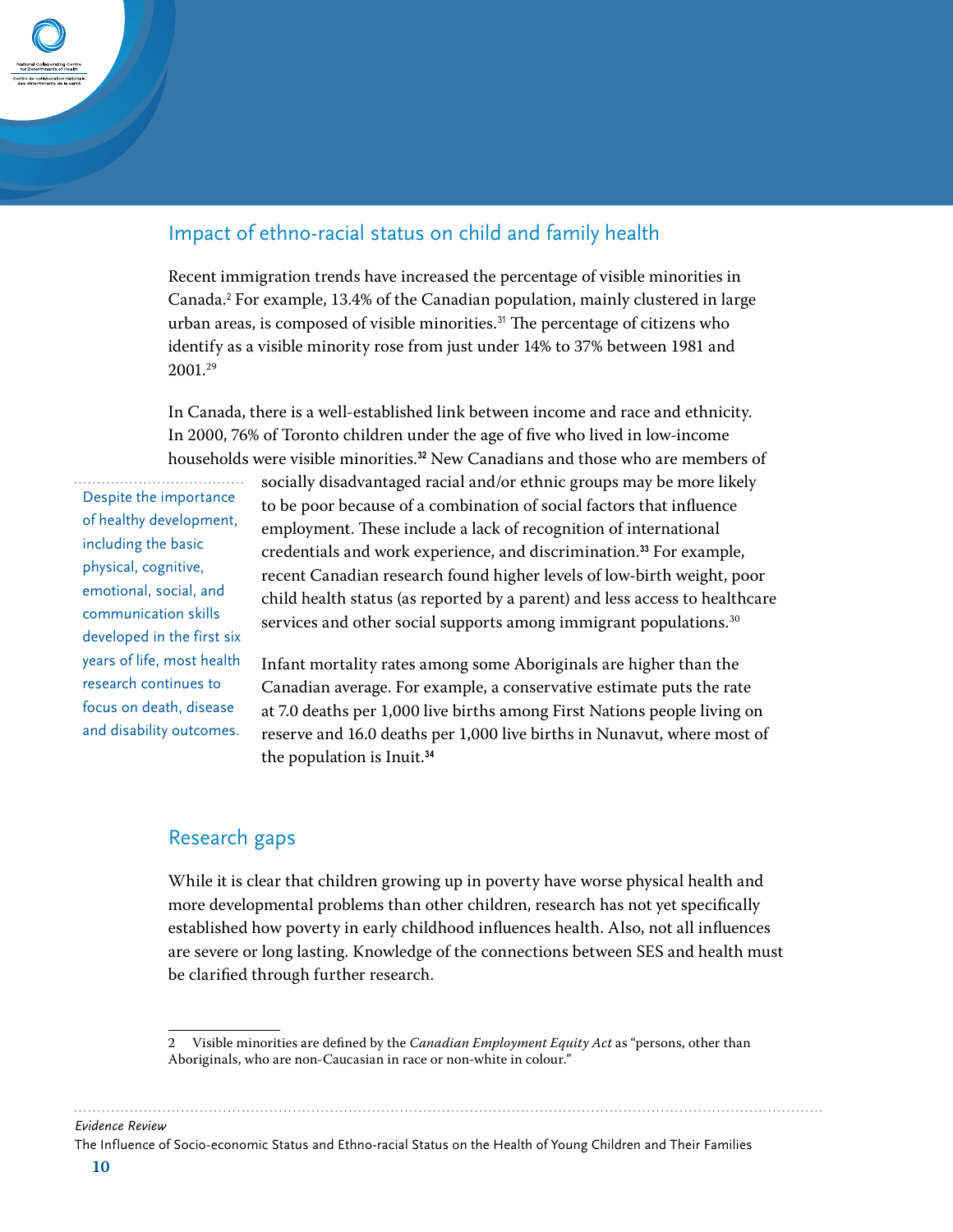<span id="page-10-0"></span>There is little Canadian research that directly examines the impact of poverty on the health of low-income children from ethno-cultural groups, nor studies that explore how ethno-cultural status, and social and economic variables interact to influence child health.<sup>30</sup> Researchers studying the health of immigrant and refugee children have characterized the literature on the issue as being riddled with paradoxes; inconsistent results and unanswered questions.<sup>35</sup>

Despite the importance of healthy development, including the basic physical, cognitive, emotional, social, and communication skills developed in the first six years of life, most health research continues to focus on death, disease and disability outcomes.

The health and developmental problems poverty engenders can impede children from developing to their full potential making it a key population health concern.

## Implications for public health

Research has clearly established that poverty matters when it comes to child health with potential consequences including low birth weight, poor physical health, emotional and behavioural challenges, school and cognitive difficulties, and obesity. The health and developmental problems poverty engenders can impede children from developing to their full potential making it a key population health concern. The role of public health is particularly important when health is viewed as more than the absence of disease, disability and injury, but as "a resource for everyday living" as defined by the World Health Organization.<sup>36</sup>

A variety of programs exist to address the deficits associated with child poverty. They include nutrition education and support, home visiting programs, training on parenting skills, early childhood intervention programs, and community-based physical activity programs. Some programs target low SES or ethno-racial groups within universal programs to prevent the stigma that may result from focused programs.

Public policy can have a far-reaching affect on alleviating the impact of child poverty. A review of Canadian and international approaches identified three key elements in effective policy: (1) income transfers, (2) parental attachment to the labour force that balances work and family life, and (3) programs and services that include low-income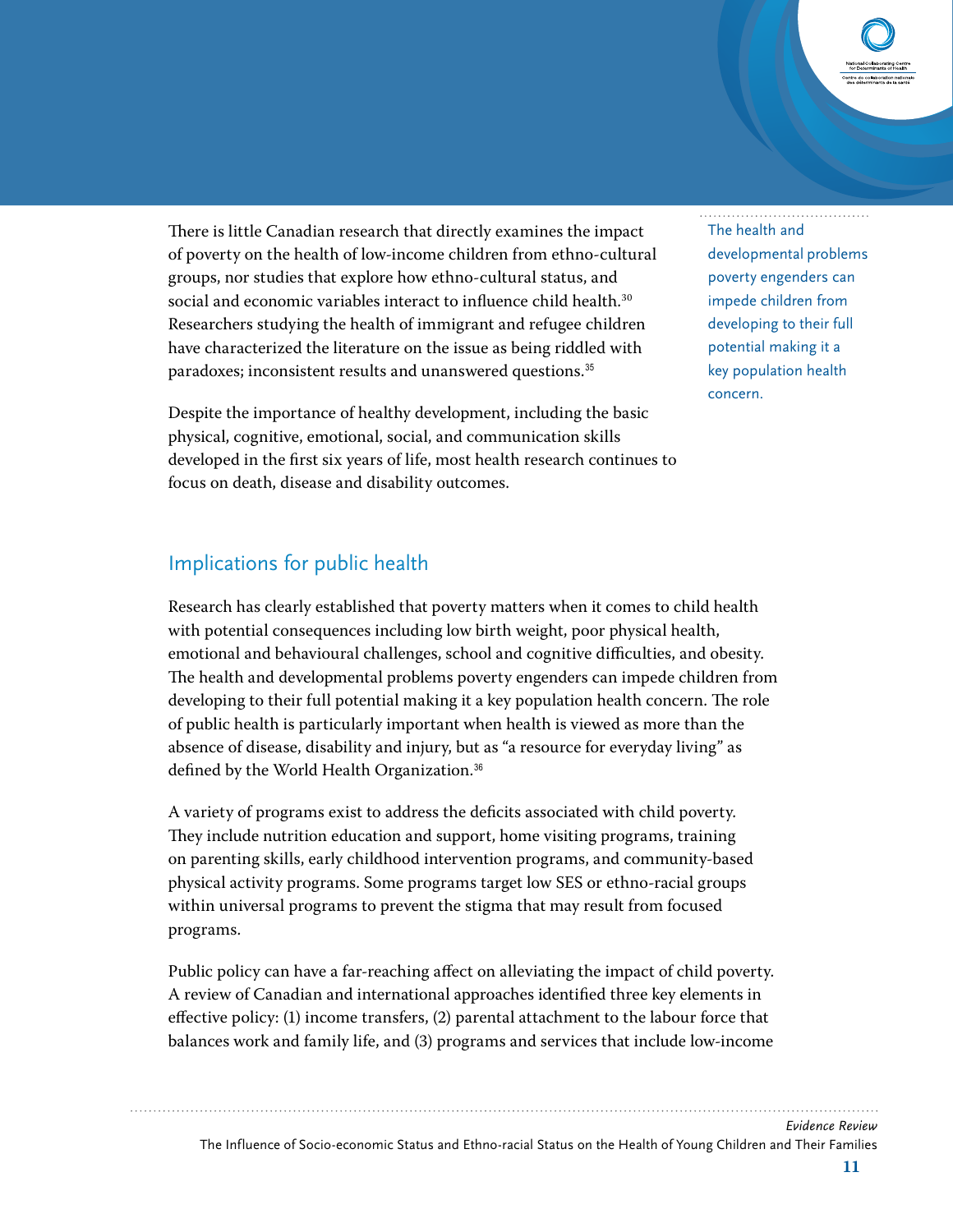families with children in society. Among international models, Sweden stands out as exemplary. Its policy interventions focus on these three areas by providing generous child benefits, child care and housing allowances; promoting employment, particularly for women and lone-parent families; and reducing income inequities through training, child care and parental leave. Efforts that address household income, rather than individual behaviours, appear to be most effective.

Actions to address low SES and child health should:

- $^{\ast}~$  be coordinated within and across governments, and involve sectors other than health including partnerships with the community and those affected
- $^{\ast}~$  use a strength-based approach to maximize healthy development and healthy functioning
- pay special attention to the cultural, linguistic and ethno-racial makeup of participants \*
- focus on early intervention, beginning pre-natally \*
- apply an integrated service approach bringing together public health with other social services. \*

As the voice for population health concerns, public health has a key leadership role to play in underlining the health impacts of poverty on children's and families' lives. In several jurisdictions in Canada, efforts are under way to create strategies and policies that focus on early child development, parental supports and broader policy levers related to income. Detailed evaluations of these initiatives will provide a foundation for building future interventions that have concrete and sustained effects.

*Evidence Review*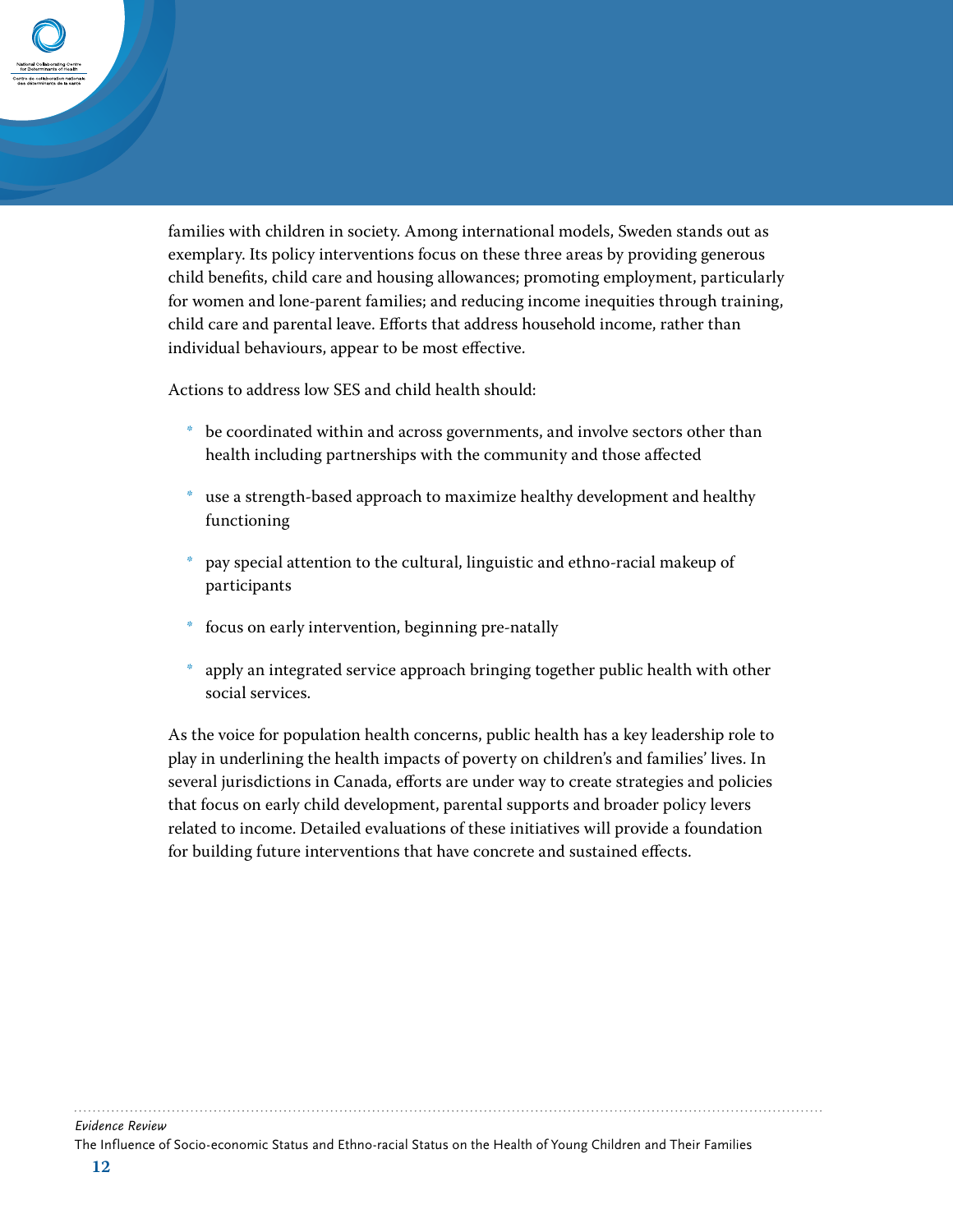## <span id="page-12-0"></span>**Highlights**

## Who are Canada's Poor?

(2004 and 2005 statistics, Statistics Canada)

- $^{\star}\;$  Almost 8% of Canadian families (684,000 families) were poor.
- $^\star$  Almost 12% of Canadian children (or 788,000) were living in poverty.
- $^\star$  )ust under half of all poor children live in female lone-parent families. They require, on average, \$9400 in income just to bring them up to the poverty line.
- $^{\star}~$  49% of recent immigrant families live in poverty.
- $*$  40% of off-reserve Aboriginal children live in poverty.
- $^{\star}~$  34% of children in visible minority families are poor.
- $\star$  Quebec is the only province or territory where child poverty has consistently fallen over the past decade.

Campaign 2000 (2006). *Child Poverty in Ontario. Promises to Keep*. 2006 Report Card on Child Poverty in Ontario

## How does poverty affect child health?

Potential consequences of child poverty include:

- $*$  Poor physical health as measured using "a combination of vision, hearing, speech, mobility,  $*$ dexterity, cognition, emotion, pain, and discomfort."6
- $*$  Higher infant mortality 6.5 of 1000 infants dying in their first year of life in the poorest fifth of Canadian urban neighbourhoods and 3.9 infants per 1000 in the richest fifth.
- $^\star$  The possibility of more emotional and behavioural challenges including aggression, antisocial behaviour, conduct problems, hyperactivity, and inattention.
- $*$  School and cognitive difficulties, with children of low SES less prepared for learning when  $*$ they begin school, and poorer educational outcomes, including higher drop-out rates.
- $*$  Low birth weight, which leads to higher rates of mortality and illness; lower rates of growth; and more developmental problems and health-related limitations in life.
- $^\star$  Obesity levels are greater (25% among low-income children as compared to 16% in higherincome families).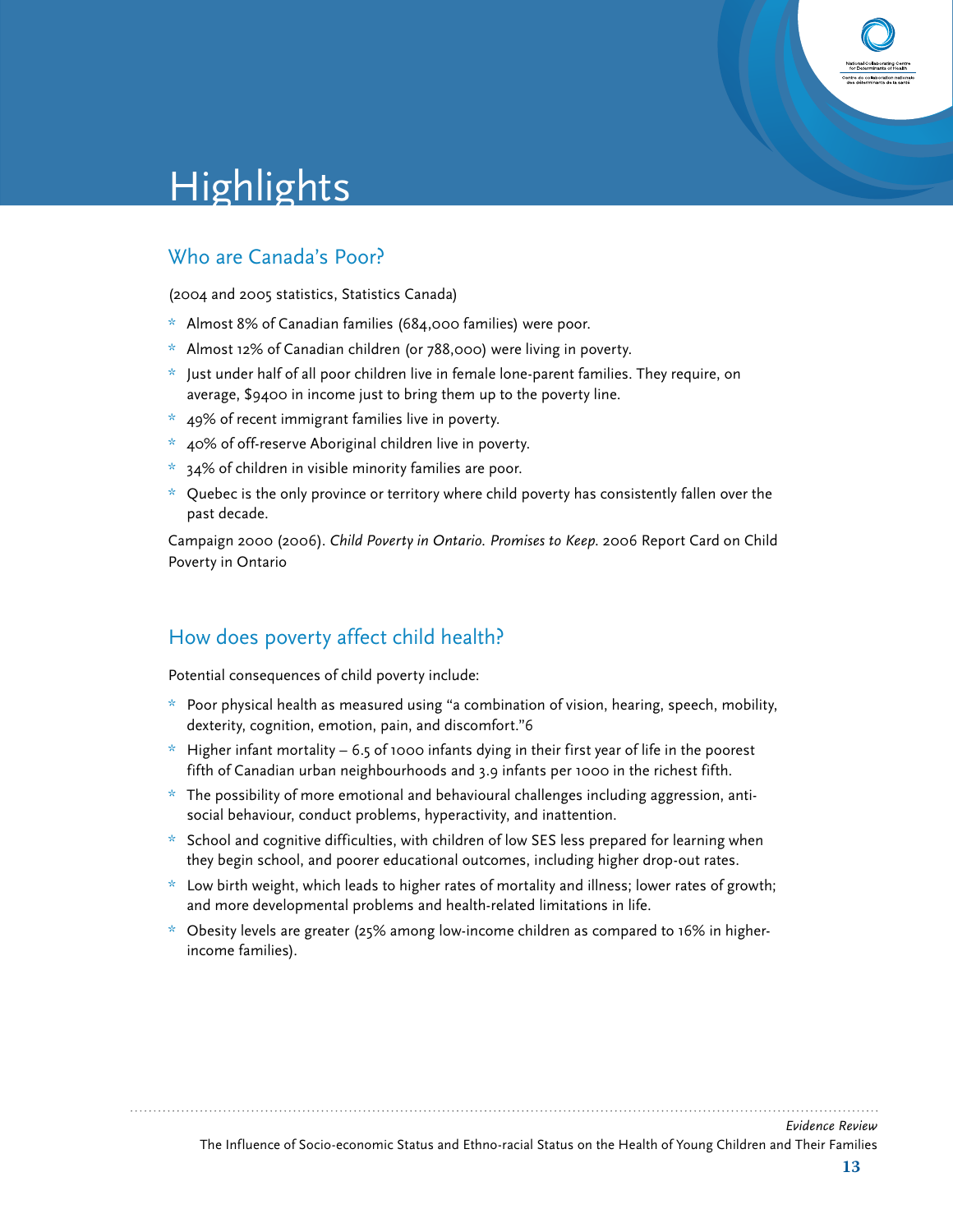## <span id="page-13-0"></span>What can be done?

Leadership on the part of public health can promote policies that greatly alleviate the impact of child poverty. Successful policies focus on:

- $\star$  Income transfers, including generous child benefits and parental leave, and child care and housing allowances;
- $*$  Employment options that provide adequate income and balance work and family life,  $\overline{\phantom{a}}$ particularly for women and lone-parent families; and
- $*$  Programs and services that fully integrate low-income families with hildren into society.

*Evidence Review*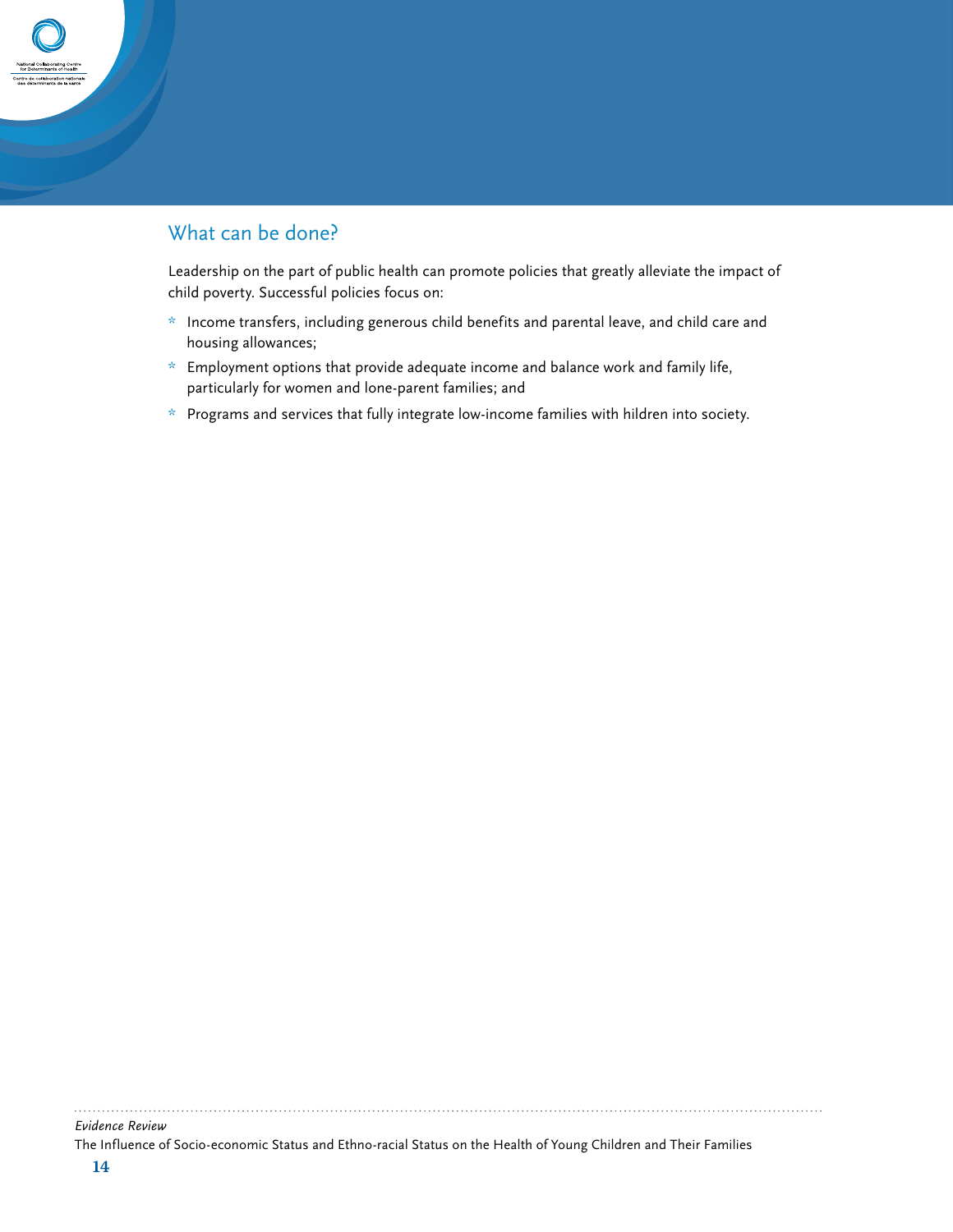<span id="page-14-0"></span>

- 1 Shore, R. Rethinking the Brain: New Insights into Early Development. New York: Families and Work Institute. 1997
- 2 McCain, M. & Mustard, J.F. Early Years Study: Reversing the Real Brain Drain. Toronto, Ontario: Ontario Children's Secretariat; 1999.
- 3 Statistics Canada (2005). *Income in Canada*. Catalogue no. 75-202-XWE
- 4 Irwin LG, Siddiqi A, Hertzman C. Early Child Development: A Powerful Equalizer, Final Report for the World Health Organization's Commission on the Social Determinants of Health; 2007.
- 5 Phipps, S. The Impact of Poverty on Health: A Scan of Research Literature. From Poverty and Health, CPHI Collected Papers; 2003..
- 6 Ross, D.P., & Roberts, P. Income and Child Well Being. A New Perspective on the Poverty Debate. Ottawa, Ontario: Canadian Council on Social Development; 1999.
- 7 Wilkins, R., Houle, C., Berthelot, J.-M. & Ross, N.A. The changing health status of Canada's children. Canadian Journal of Policy Research. 2000). 1(2):57-63.
- 8 Tremblay, R.E., Boulerice, B., Foster, H., Romano, E., Hagan, J. & Swisher, R. Multi-Level Effects on Behaviour Outcomes in Canadian Children. Working Paper Series, W-01-2E; 2001.
- 9 McCain, M.N., Mustard, J.F. & Shanker, S. Early Years Study Two: Putting Science into Action. The Council for Early Childhood Development; 2007.
- 10 Schweinhart, L.J., & Weikart, D.P. The High/Scope Preschool Curriculum Comparison Study through Age 23. Early Childhood Research Quarterly. 12(2): 117-143; 1997.
- 11 Curtis, L. & Phipps, S. Economic Resources and Children's Health and Success at School: An analysis with the NLSCY. Applied Research Branch. Strategic Policy, Human Resources Development Canada. Working Paper W-01-1-4E; 2000.
- 12 Raudenbush, S.W., & Kasim, R. (1998). Cognitive skill and economic inequality: Findings from the National Adult Literacy Survey. *Harvard Educational Review.* Vol. 68(1): 33-79.
- 13 Brooks-Gunn, J. & Duncan, G.J. (1997). The effects of poverty on children. *Future Child*. Vol. 7(2): 55-71
- 14 Toronto Public Health (2006). Impact of Poverty on Children's Current and Future Health. Staff report. August 28, 2006.
- 15 Canadian Institutes for Health Information (2004). Improving the Health of Canadians. Ottawa: CIHI.
- 16 Kehrer, B. & Wolin, C. (1979). Impact of income maintenance on low birth weight: Evidence from the Gary Experiment. *Journal of Human Resources*, 14(4), 434-462.
- 17 Brownell, M., Martens, P., Kozyrskyj, A., Fergusson, P., Lerfald, J., Mayer, T., Derksen, S. & Friesen, D. Assessing the Health of Children in Manitoba: A Population-Based Study; 2001.
- 18 Bradley, R.H., & Corwyn, R.F. Socio-economic status and child development. Annual Review of Psychology. 2002; vol.53: 371-399.
- 19 Chen, J., Fair, M., Wilkins, R. & Cyr, M. (1998). Maternal education and fetal and infant mortality in Quebec. Health Rep. Vol. 10:53-64.

*Evidence Review*